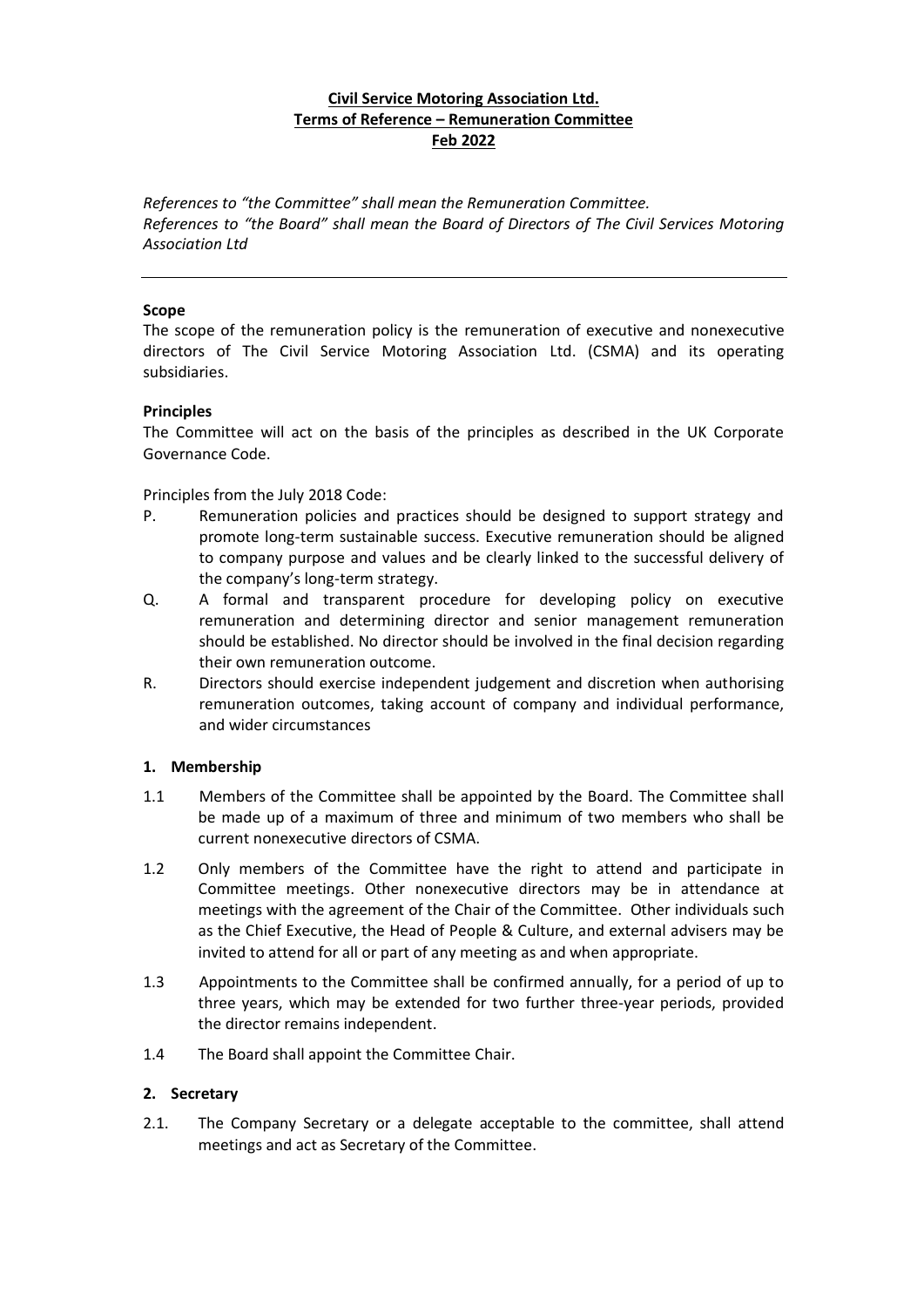## **3. Quorum**

3.1. The quorum necessary for the transaction of business shall be two. A duly convened meeting of the Committee at which a quorum is present shall be competent to exercise all or any of the authorities, powers and discretions vested in or exercisable by the Committee. Relevant skill sets will be identified and regularly evaluated.

## **4. Meetings**

4.1. The Committee shall meet at least twice a year and at such other times are necessary to discharge its duties.

## **5. Notice of Meetings**

- 5.1. Meetings of the Committee shall be summoned by the Chair of the Committee.
- 5.2. Unless otherwise agreed, notice of each meeting confirming the venue, time and date together with an agenda of items to be discussed, shall be forwarded to each member of the Committee and any other person required to attend no later than seven working days before the date of the meeting. Supporting papers shall be sent to Committee members and to other attendees as appropriate, at the same time.

## **6. Minutes of Meetings**

- 6.1. The Secretary shall minute the proceedings and resolutions of all Committee meetings, including the names of those present and in attendance.
- 6.2. Minutes of Committee meetings shall be circulated promptly to all members of the Committee. Once approved, minutes should be circulated to all other members of the Board, unless the Association Chair and the Chair of the Committee agree that, exceptionally, it would be inappropriate to do so.

### **7. Annual General Meeting**

7.1. The Chair of the Committee shall attend the Annual General Meeting prepared to respond to any member questions on the Committee's activities.

# **8. Duties**

The Committee undertakes the duties detailed below for CSMA and its subsidiaries. Processes will be in place to ensure that no director shall have the final decision as to their own remuneration;

- 8.1. Rrecommend to the Board the framework and policy for the remuneration of all executive and non-executive directors.
- 8.2. In proposing such policy take into account all factors which it deems necessary including corporate governance guidance and legal requirements. The objective of such policy shall be to ensure that executive and non-executive directors of the company are provided with appropriate incentives to encourage enhanced performance and are, in a fair and responsible manner, rewarded for their individual contributions to the success of the company;
- 8.3. Review the ongoing appropriateness and relevance of the Directors Remuneration Policy;
- 8.4. Obtain reliable, up-to-date information about remuneration in other organisations using appropriate information and outsourced independent consultants.
- 8.5. Recommend to the Board the design of, and taking account of board discussions, recommend targets for, any annual performance related pay schemes affecting executive directors and, following review and sign off by the Audit Committee,